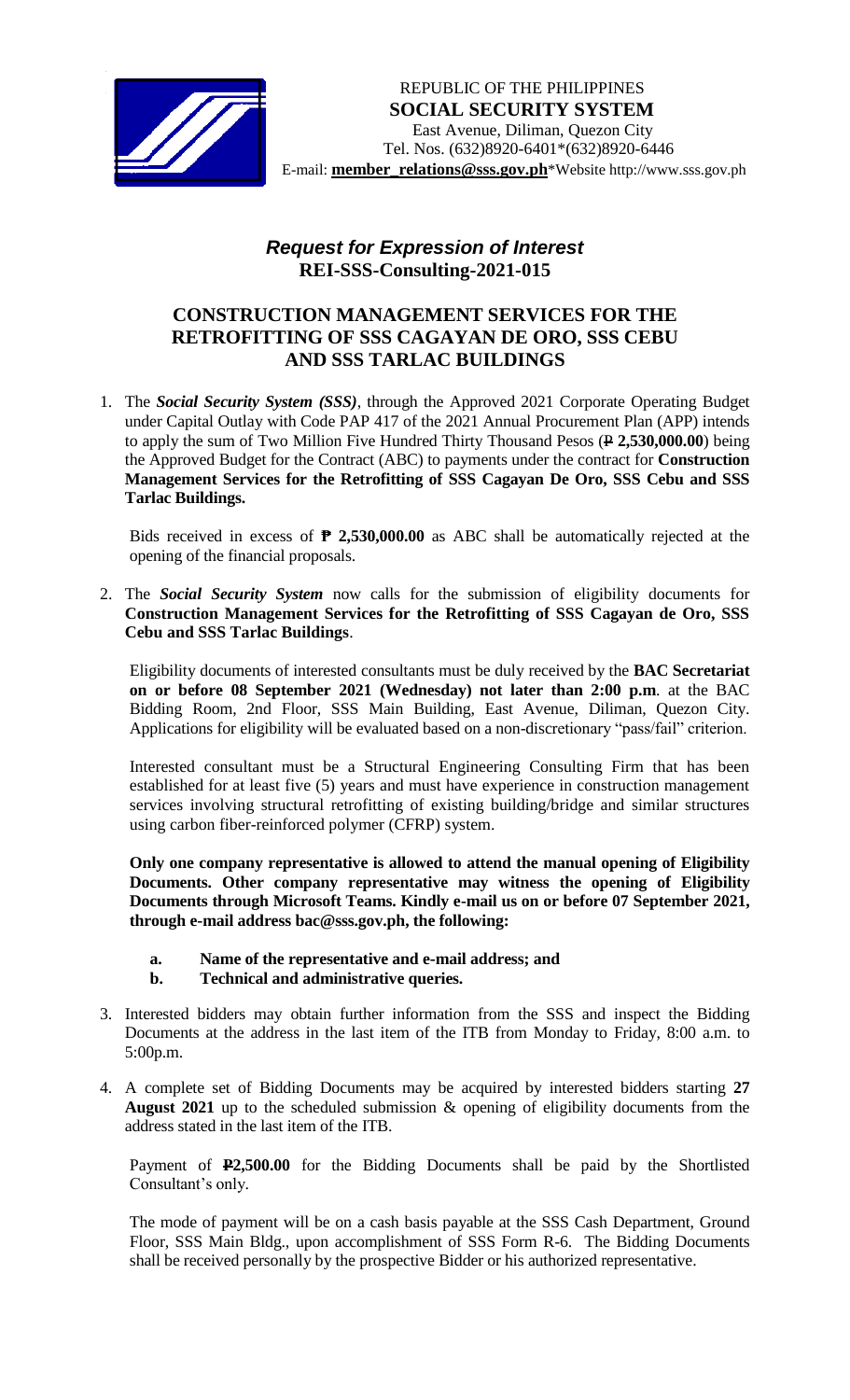It may also be **downloaded free of charge** from the website of the Philippine Government Electronic Procurement System (PhilGEPS) and the website of the SSS*,* provided that Bidders shall pay the applicable fee for the Bidding Documents not later than the submission of their bids.

5. The BAC shall draw up the short list of consultants from those who have submitted Expression of Interest, including the eligibility documents and have been determined as eligible in accordance with the provisions of Republic Act 9184 (RA 9184), otherwise known as the "Government Procurement Reform Act", and its Revised Implementing Rules and Regulations (RIRR).

The **short list shall consist of maximum of five (5) prospective bidders** who will be entitled to submit bids. The criteria and rating system for short listing are:

a. Applicable work experience of the consultant ------------------------- 30 pts.

| b. | Qualification of personnel who may be assigned to the<br>job vis-a-vis extent and complexity of the undertaking | $40$ pts. |
|----|-----------------------------------------------------------------------------------------------------------------|-----------|
|    | Current workload relative to canacity<br>----------------------------------                                     | $30$ nte  |

Current workload relative to capacity ---------------------------------- 30 pts Total  $= 100$  pts.

## **The minimum score required to pass is 80 points.**

- 6. Bidding will be conducted through open competitive bidding procedures using nondiscretionary "pass/fail" criterion as specified in the IRR of RA 9184.
	- (i) Bidding is restricted to Filipino citizens/sole proprietorships, cooperatives, and partnerships or organizations with at least sixty percent (60%) interest or outstanding capital stock belonging to citizens of the Philippines.
- 7. The SSS shall evaluate bids using the Quality-Cost Based Evaluation/Selection (QCBE/QCBS). The weights to be allocated for the Technical and Financial Proposals are indicated in Clause 25.1, Section III, Bid Data Sheet, Part II of the Bidding Documents. The criteria and rating system for the evaluation of bids as indicated in the Instructions to Bidders are provided in Clause 25.1 and 26.2, Section III, Bid Data Sheet, Part II of the Bidding Documents.
- 8. The contract shall be completed within **two hundred twenty-five (225) calendar days** broken down below, reckoning from the date of signing of Contract, issuance of Notice to Proceed (NTP) and shall start simultaneously with the retrofitting works.

| <b>Building</b> | Pre-construction<br>Phase | Construction<br>Phase | Post-Construction<br>Phase | Duration<br>(calendar days) |
|-----------------|---------------------------|-----------------------|----------------------------|-----------------------------|
| Cagayan de Oro  | 30                        | 180                   |                            | 225                         |
| Cebu            | 30                        | 180                   |                            | 225                         |
| Tarlac          | 30                        | 120                   |                            | 165                         |

- 9. References to the dates and times shall be based on Philippine Standard time. Should any of the above dates fall on a holiday, the deadline shall be extended to the same time on the immediately succeeding business day in Quezon City.
- 10. The *SSS* reserves the right to reject any and all bids, declare a failure of bidding, or not award the contract at any time prior to contract award in accordance with Sections 35.6 and 41 of the 2016 revised IRR of RA No. 9184, without thereby incurring any liability to the affected bidder or bidders.